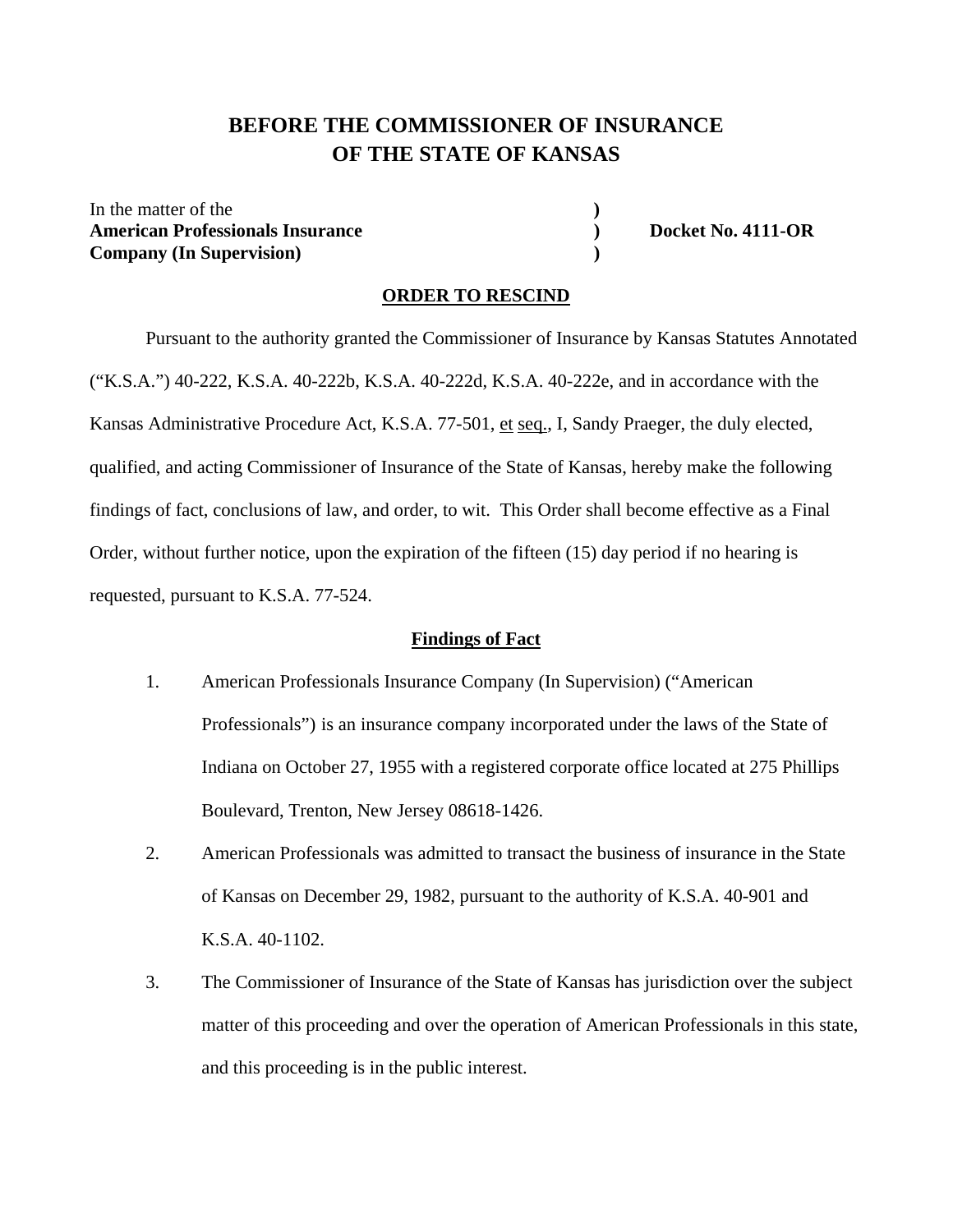- 4. On September 30, 1991, the Commissioner of Insurance of the State of Kansas issued a "Consent Order" for American Professionals based upon their potentially hazardous financial condition.
- 5. On May 16, 2002, the Commissioner of Insurance of the State of Indiana issued a "Consent Order of Supervision" for American Professionals based upon their potentially hazardous financial condition.

## **Conclusions of Law**

6. American Professionals has provided the Commissioner of Insurance with information regarding their request to cancel their Certificate of Authority. Rescinding the Consent Order is required before the cancellation can be processed.

## **Order**

# **IT IS, THEREFORE, BY THE COMMISSIONER OF INSURANCE, ORDERED THAT:**

The Consent Order, dated September 30, 1991, and referred to in paragraph # 4 above, which

suspended the authority of American Professionals Insurance Company (In Supervision) to transact the

business of insurance in the State of Kansas, is hereby rescinded.

## **IT IS SO ORDERED THIS \_\_13th\_\_\_\_ DAY OF \_\_\_\_\_April\_\_\_\_\_\_, 2010, IN THE CITY OF TOPEKA, COUNTY OF SHAWNEE, STATE OF KANSAS.**



 $\angle$ s/ Sandy Praeger $\angle$  Sandy Praeger OFPARTMENT COMMISSIONER OF Insurance

> $\angle$ s/ John W. Campbell $\angle$  John W. Campbell General Counsel